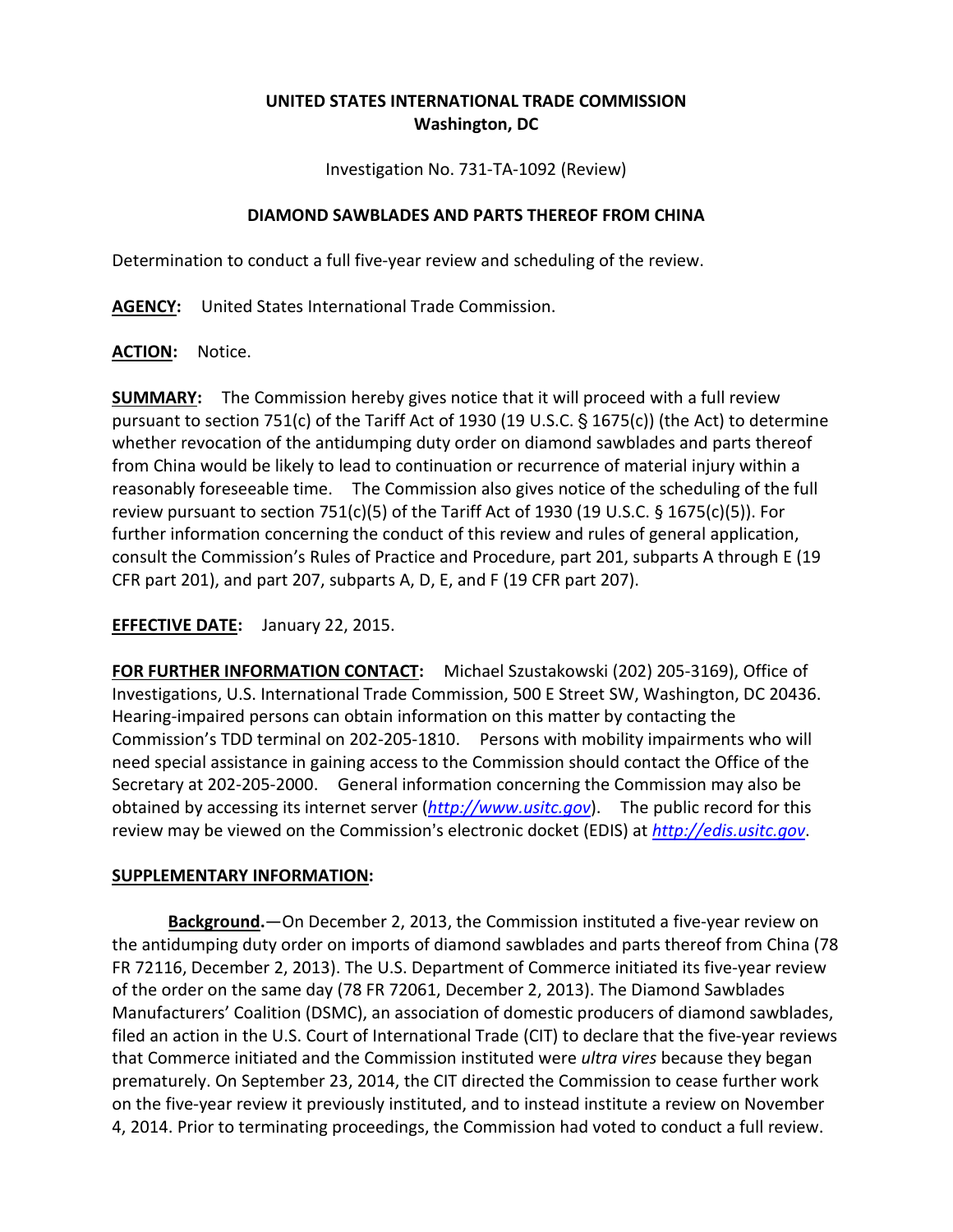Effective November 4, 2014, the Commission rescinded the previously instituted five-year review and instituted the current review (79 FR 65420, November 4, 2014). The institution notice for the current review gave notification that the Commission reserved the right to waive its regulations concerning filing of comments on whether to conduct an expedited review. The Commission stated in the notice that both domestic and respondent interested parties responded to the notice of institution it published on December 2, 2013, and that in light of these responses the Commission determined that conducting a full review was appropriate.

In its November 4, 2014 notice, the Commission did not require those interested parties that submitted adequate responses to the December 2, 2013 institution notice to submit full responses. Instead, the Commission stated that each such party could submit a response no later than December 4, 2014 indicating that: (1) it incorporated the contents of its response to the December 2, 2013 institution notice and (2) that it was willing to participate in this review by providing information requested to the Commission. Any such party was also allowed to provide additional information of the nature specified in the notice. Parties that did not submit an adequate response to the December 2, 2013 institution notice were also allowed to provide additional information of the nature specified in the notice no later than December 4, 2014.

The notice also stated that should those parties that submitted adequate responses to the December 2, 2013 institution notice indicate their desire to participate in this review, the Commission intended to issue a notice stating that it will conduct a full review. In light of this, the Commission reserved the right to waive the process specified in 19 C.F.R. § 207.62(b) for submitting comments to the Commission on whether to conduct an expedited review.

Three sets of parties provided adequate responses to the previously instituted reviews: (1) DSMC and its individual members (U.S. producers of the domestic like product), (2) Husqvarna Construction Products North American, Inc. (U.S. producer of the domestic like product and importer of subject merchandise) and Husqvarna (Hebei) Co., Ltd. (foreign producer of the subject merchandise), and (3) Saint-Gobain Abrasives-North America (importer of the subject merchandise) and Saint-Gobain Abrasives (Shanghai) Co. Ltd. (foreign producer of the subject merchandise).

These same parties provided responses to the current notice of institution. As requested by the notice, all parties incorporated the contents of their responses to the December 2, 2013 notice and stated their willingness to participate in this review by providing information requested by the Commission. No new party submitted a response to the current notice of institution.

The requirements listed in the Commission's November 4, 2014 notice have been fulfilled. Accordingly, the Commission waives the process specified in 19 C.F.R. § 207.62(b) for submitting comments to the Commission on whether to conduct an expedited review, and determines that a full review pursuant to section 751(c)(5) of the Act should proceed.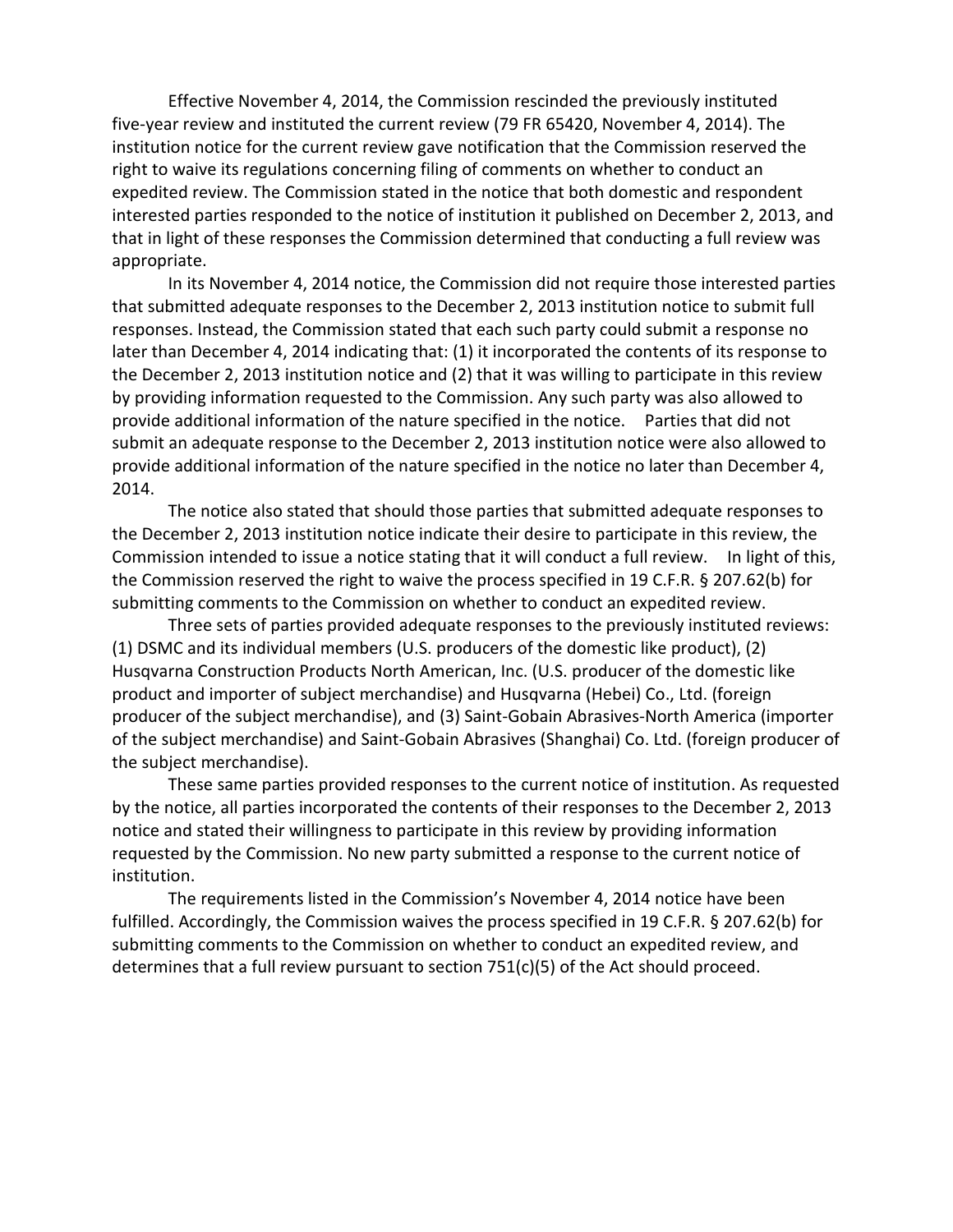**Participation in the review and public service list.**--Persons, including industrial users of the subject merchandise and, if the merchandise is sold at the retail level, representative consumer organizations, wishing to participate in this review as parties must file an entry of appearance with the Secretary to the Commission, as provided in section 201.11 of the Commission's rules, by 45 days after publication of this notice. A party that filed a notice of appearance following publication of the Commission's notice of institution of the review need not file an additional notice of appearance. The Secretary will maintain a public service list containing the names and addresses of all persons, or their representatives, who are parties to the review.

**Limited disclosure of business proprietary information (BPI) under an administrative protective order (APO) and BPI service list.**--Pursuant to section 207.7(a) of the Commission's rules, the Secretary will make BPI gathered in this review available to authorized applicants under the APO issued in the review, provided that the application is made by 45 days after publication of this notice. Authorized applicants must represent interested parties, as defined by 19 U.S.C. § 1677(9), who are parties to the review. A party granted access to BPI following publication of the Commission's notice of institution of the review need not reapply for such access. A separate service list will be maintained by the Secretary for those parties authorized to receive BPI under the APO.

**Staff report.**--The prehearing staff report in the review will be placed in the nonpublic record on Friday, June 3, 2015, and a public version will be issued thereafter, pursuant to section 207.64 of the Commission's rules.

**Hearing.**--The Commission will hold a hearing in connection with the review beginning at 9:30 a.m. on Tuesday, June 23, 2015, at the U.S. International Trade Commission Building. Requests to appear at the hearing should be filed in writing with the Secretary to the Commission on or before Thursday, June 18, 2015. A nonparty who has testimony that may aid the Commission's deliberations may request permission to present a short statement at the hearing. All parties and nonparties desiring to appear at the hearing and make oral presentations should attend a prehearing conference to be held at 9:30 a.m. on Monday, June 22, 2015, at the U.S. International Trade Commission Building. Oral testimony and written materials to be submitted at the public hearing are governed by sections 201.6(b)(2), 201.13(f), 207.24, and 207.66 of the Commission's rules. Parties must submit any request to present a portion of their hearing testimony **in camera** no later than 7 business days prior to the date of the hearing.

**Written submissions.**--Each party to the review may submit a prehearing brief to the Commission. Prehearing briefs must conform with the provisions of section 207.65 of the Commission's rules; the deadline for filing is Friday, June 12, 2015. Parties may also file written testimony in connection with their presentation at the hearing, as provided in section 207.24 of the Commission's rules, and posthearing briefs, which must conform with the provisions of section 207.67 of the Commission's rules. The deadline for filing posthearing briefs is Thursday, July 2, 2015. In addition, any person who has not entered an appearance as a party to the review may submit a written statement of information pertinent to the subject of the review on or before Thursday, July 2, 2015. On Thursday, July 30, 2015, the Commission will make available to parties all information on which they have not had an